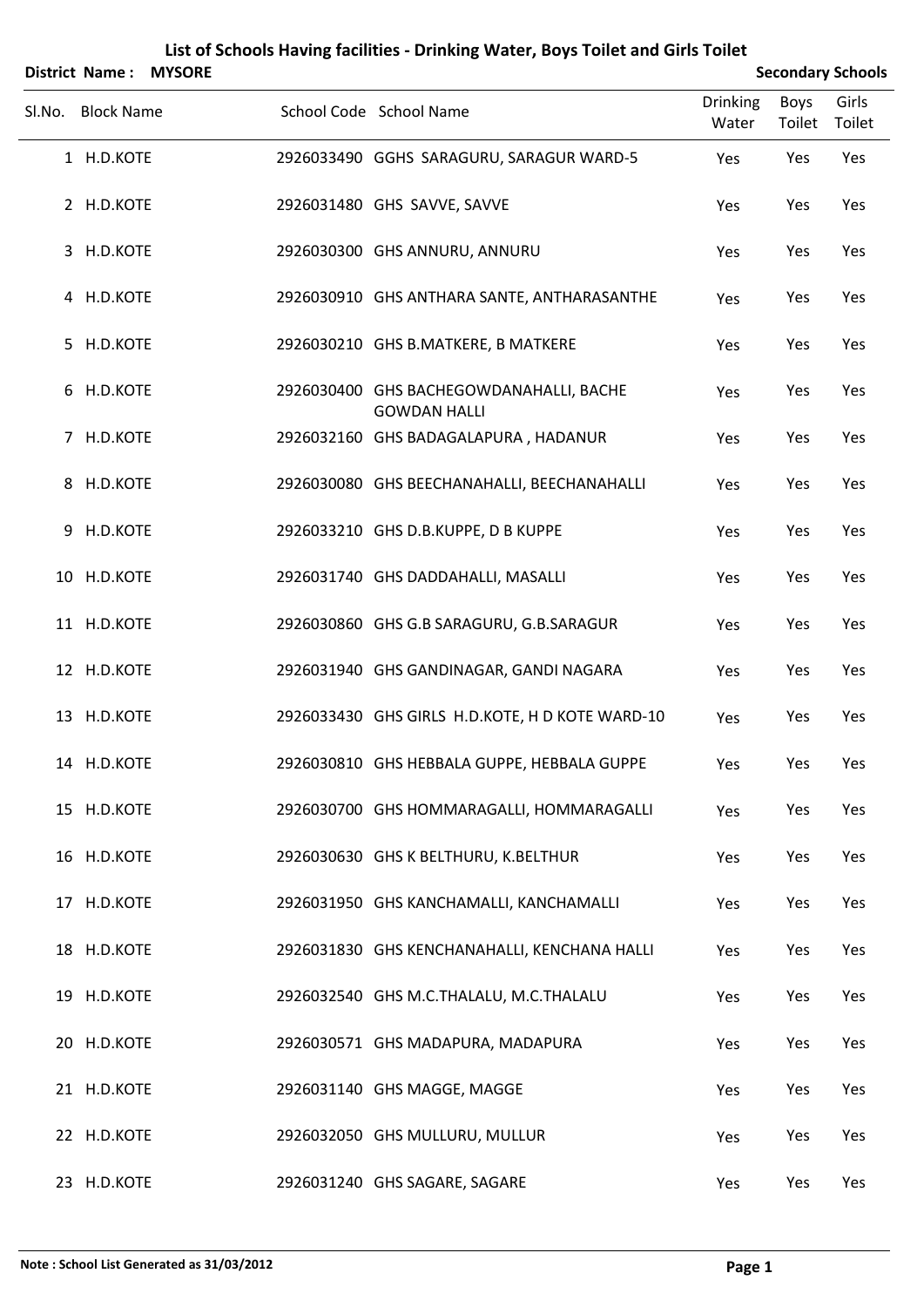| District Name:<br><b>MYSORE</b> |                                                                      |                   |                       | <b>Secondary Schools</b> |
|---------------------------------|----------------------------------------------------------------------|-------------------|-----------------------|--------------------------|
| Sl.No. Block Name               | School Code School Name                                              | Drinking<br>Water | <b>Boys</b><br>Toilet | Girls<br>Toilet          |
| 24 H.D.KOTE                     | 2926031430 GHS THUMBASOGE, THUMBASOGE                                | Yes               | Yes                   | Yes                      |
| 25 H.D.KOTE                     | 2926031390 GHS YARAHALLI, YARA HALLI                                 | Yes               | Yes                   | Yes                      |
| 26 H.D.KOTE                     | 2926033450 GJC HD KOTE, H D KOTE WARD-13                             | Yes               | Yes                   | Yes                      |
| 27 H.D.KOTE                     | 2926033500 GJC SARGUR, SARAGUR WARD-11                               | Yes               | Yes                   | Yes                      |
| 28 H.D.KOTE                     | 2926032191 GOVT HIGH SCHOOL HIREHALLI A COLONY,<br><b>HERE HALLI</b> | Yes               | Yes                   | Yes                      |
| 29 H.D.KOTE                     | 2926030980 GOVT HIGH SCHOOL KATTEHUNSUR(RMSA),<br>KALAMBALLU         | Yes               | Yes                   | Yes                      |
| 30 HUNSUR                       | 2926042700 GHS CHIKKA HUNSUR, HUNSUR WARD-9                          | Yes               | Yes                   | Yes                      |
| 31 HUNSUR                       | 2926040490 GHS CHILKUNDA, CHILKUNDA                                  | Yes               | Yes                   | Yes                      |
| 32 HUNSUR                       | 2926041580 GHS DAHRMAPURA, DHARMA PURA                               | Yes               | Yes                   | Yes                      |
| 33 HUNSUR                       | 2926042530 GHS DODDA HEJJURU, DODDAHEJJURU                           | Yes               | Yes                   | Yes                      |
| 34 HUNSUR                       | 2926040940 GHS GAGENAHALLI, GAGENA HALLI                             | Yes               | Yes                   | Yes                      |
| 35 HUNSUR                       | 2926041300 GHS GAVADA GERE, GAVADA GERE                              | Yes               | Yes                   | Yes                      |
| 36 HUNSUR                       | 2926041910 GHS GURUPURA, GURU PURA                                   | Yes               | Yes                   | Yes                      |
| 37 HUNSUR                       | 2926042110 GHS HAGARANAHALLI, HAGARANA HALLI                         | Yes               | Yes                   | Yes                      |
| 38 HUNSUR                       | 2926040180 GHS HANAGODU, HANGODU                                     | Yes               | Yes                   | Yes                      |
| 39 HUNSUR                       | 2926040760 GHS HARAVE, HARAVE                                        | Yes               | Yes                   | Yes                      |
| 40 HUNSUR                       | 2926040680 GHS HIREKYATHANAHALLI, HEREKYATHANA<br><b>HALLI</b>       | Yes               | Yes                   | Yes                      |
| 41 HUNSUR                       | 2926041690 GHS HUNDIMALA, HUNDI MALA                                 | Yes               | Yes                   | Yes                      |
| 42 HUNSUR                       | 2926040410 GHS KADE MANUGANAHALLI, KADE<br><b>MANUGANA HALLI</b>     | Yes               | Yes                   | Yes                      |
| 43 HUNSUR                       | 2926042670 GHS KALKUNIKE, HUNSUR WARD-1                              | Yes               | Yes                   | Yes                      |
| 44 HUNSUR                       | 2926040640 GHS KATTEMALALAVADI, KATTE MALALA<br><b>VADI</b>          | Yes               | Yes                   | Yes                      |
| 45 HUNSUR                       | 2926040550 GHS KOTHEGALA, KOTTHEGALA                                 | Yes               | Yes                   | Yes                      |
| 46 HUNSUR                       | 2926040910 GHS MANUGANAHALLI, MANUGANA HALLI                         | Yes               | Yes                   | Yes                      |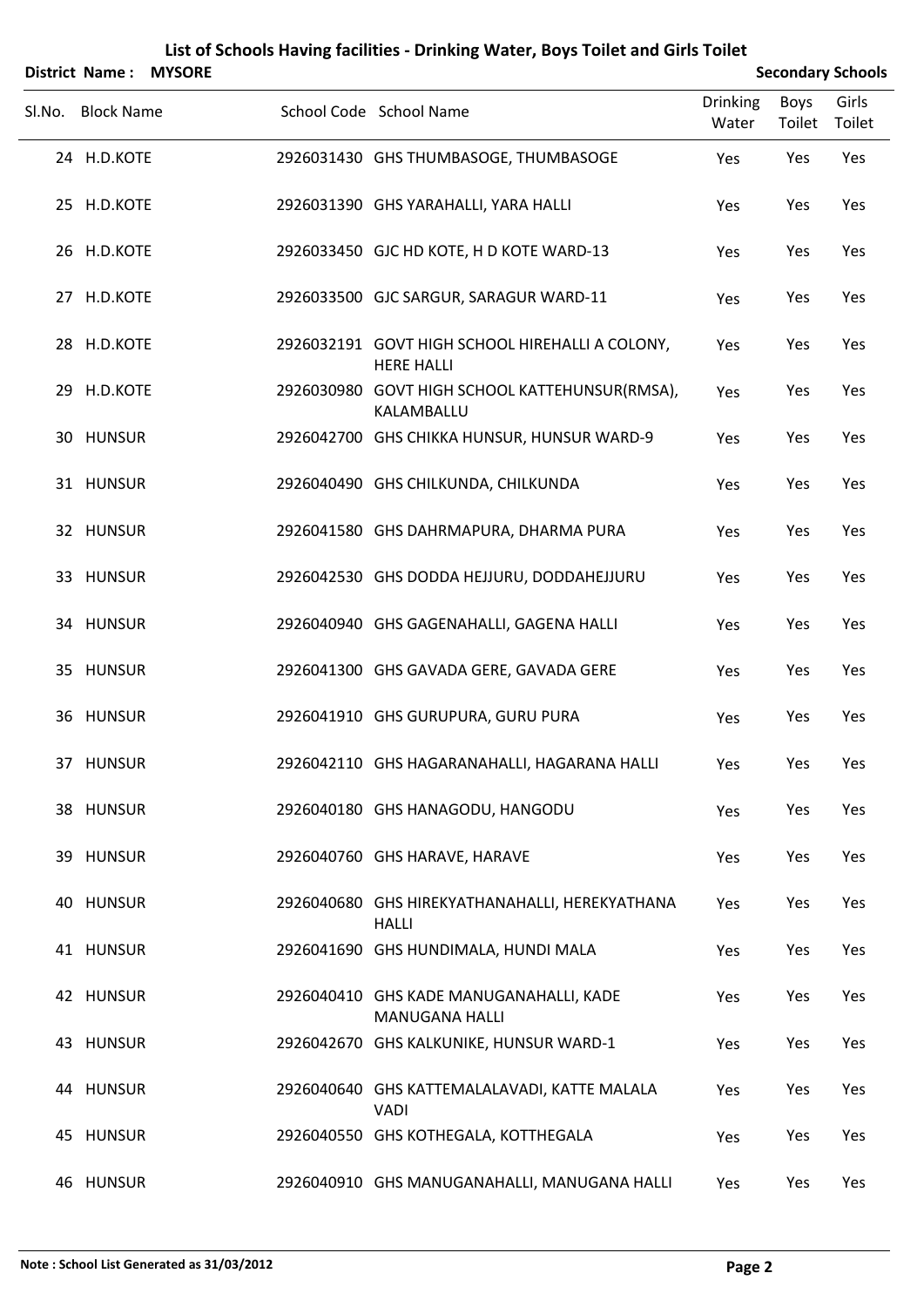|        | District Name: MYSORE |  |                                                                      |                          |                | <b>Secondary Schools</b> |
|--------|-----------------------|--|----------------------------------------------------------------------|--------------------------|----------------|--------------------------|
| SI.No. | <b>Block Name</b>     |  | School Code School Name                                              | <b>Drinking</b><br>Water | Boys<br>Toilet | Girls<br>Toilet          |
|        | 47 HUNSUR             |  | 2926041370 GHS MULLUR, MULLUR                                        | Yes                      | Yes            | Yes                      |
|        | 48 HUNSUR             |  | 2926042570 GHS NAGAPURA HADI, NAGAPUR                                | Yes                      | Yes            | Yes                      |
|        | 49 HUNSUR             |  | 2926040320 GHS NERALAKUPPE, NELARALE KUPPE                           | Yes                      | Yes            | Yes                      |
|        | 50 HUNSUR             |  | 2926041810 GHS SINGARAMARANA HALLI, SINGARA<br><b>MARANA HALLI</b>   | Yes                      | Yes            | Yes                      |
|        | 51 HUNSUR             |  | 2926041200 GHS THENKALA KOPPALU, THENKALA<br><b>KOPPALU</b>          | Yes                      | Yes            | Yes                      |
|        | 52 HUNSUR             |  | 2926041970 GHS UDDBURU, UDDBUR                                       | Yes                      | Yes            | Yes                      |
|        | 53 HUNSUR             |  | 2926042740 GJC BOYS HUNSUR, HUNSUR WARD-18                           | Yes                      | Yes            | Yes                      |
|        | 54 HUNSUR             |  | 2926042730 GJC GIRLS HUNSUR, HUNSUR WARD-11                          | Yes                      | Yes            | Yes                      |
|        | 55 HUNSUR             |  | 2926040450 GOV HIGH ARSU KALLAHALLI(UPGRADED),<br><b>KALLA HALLI</b> | Yes                      | Yes            | Yes                      |
|        | 56 HUNSUR             |  | 2926042030 GPUS BANNE KUPPE, BANNE KUPPE                             | Yes                      | Yes            | Yes                      |
|        | 57 HUNSUR             |  | 2926040790 GPUS BELEKERE, BELEKERE                                   | Yes                      | Yes            | Yes                      |
|        | 58 HUNSUR             |  | 2926041800 GPUS KARIMUDDANAHALLI, KARE<br><b>MUDDANA HALLI</b>       | Yes                      | Yes            | Yes                      |
|        | 59 HUNSUR             |  | 2926041570 GPUS RATHNAPURI, RATHNA PURI COLONY                       | Yes                      | Yes            | Yes                      |
|        | 60 HUNSUR             |  | 2926041180 GUPS GERASANA HALLI, GERASANA HALLI                       | Yes                      | Yes            | Yes                      |
|        | 61 K.R.NAGARA         |  | 2926061970 GHS CHIKKAVADDARAGUDI, CHIKKA<br><b>VADDARA GUDI</b>      | Yes                      | Yes            | Yes                      |
|        | 62 K.R.NAGARA         |  | 2926060130 GHS HEBSURU, HEBSURU                                      | Yes                      | Yes            | Yes                      |
|        | 63 K.R.NAGARA         |  | 2926062280 GHS A BLOCK K R NAGAR, K R NAGAR-WARD-<br>12              | Yes                      | Yes            | Yes                      |
|        | 64 K.R.NAGARA         |  | 2926060220 GHS ANKANAHALLI, ANKANAHALLI                              | Yes                      | Yes            | Yes                      |
|        | 65 K.R.NAGARA         |  | 2926060660 GHS ANKANAHALLI, ANKANHALLI                               | Yes                      | Yes            | Yes                      |
|        | 66 K.R.NAGARA         |  | 2926060680 GHS BANDAHALLI, BANDAHALLI                                | Yes                      | Yes            | Yes                      |
|        | 67 K.R.NAGARA         |  | 2926060550 GHS CHANDAGALU, CHANDAGALU                                | Yes                      | Yes            | Yes                      |
|        | 68 K.R.NAGARA         |  | 2926060160 GHS CHIKKANAYAKANAHALLI,<br>CHIKKANAIKANAHALLI            | Yes                      | Yes            | Yes                      |
|        | 69 K.R.NAGARA         |  | 2926060710 GHS CHUNCHANAKATTE, CHUNCHANA KATTE                       | Yes                      | Yes            | Yes                      |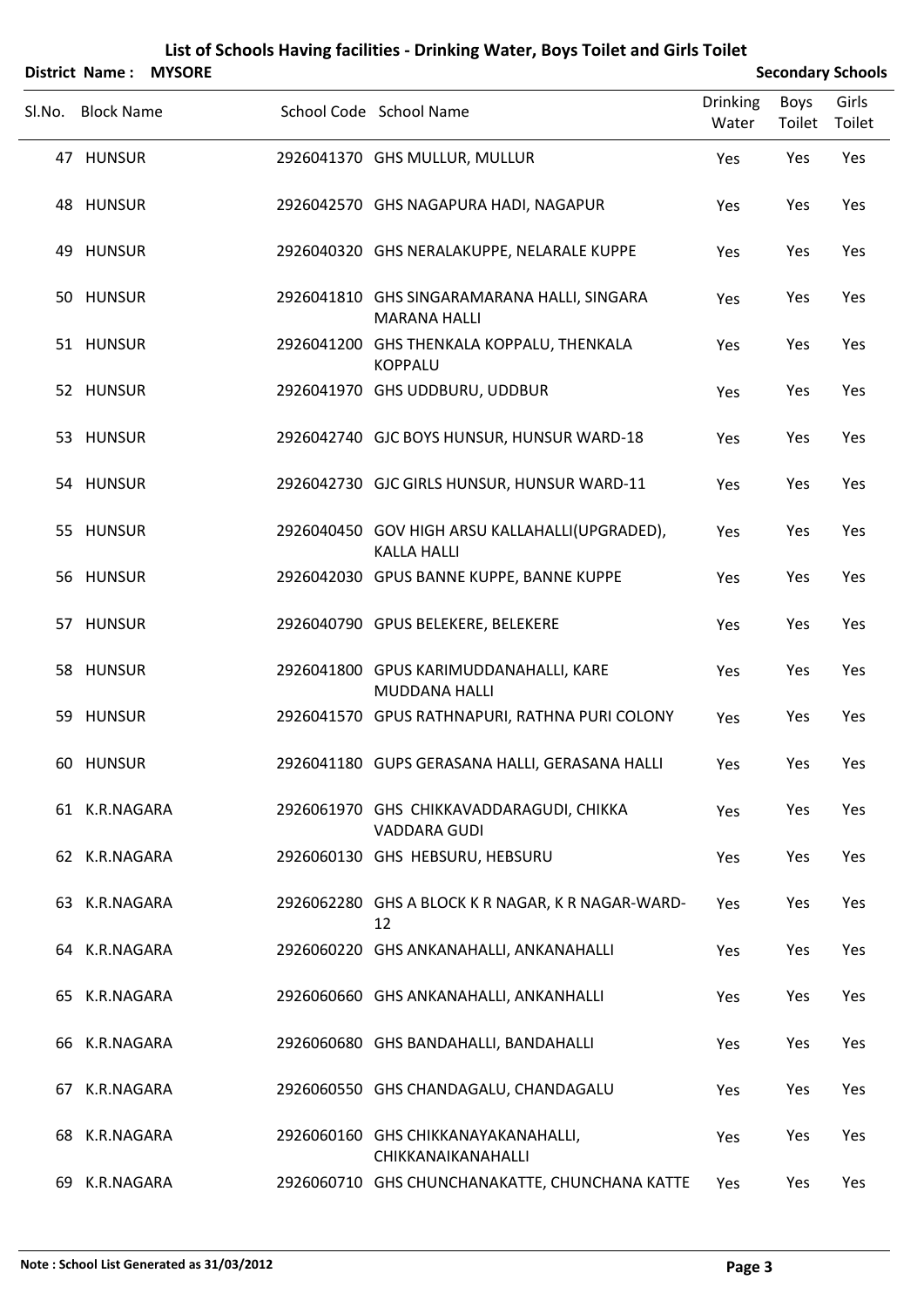|        |                   | District Name: MYSORE |                                                              |                          |                | <b>Secondary Schools</b> |
|--------|-------------------|-----------------------|--------------------------------------------------------------|--------------------------|----------------|--------------------------|
| SI.No. | <b>Block Name</b> |                       | School Code School Name                                      | <b>Drinking</b><br>Water | Boys<br>Toilet | Girls<br>Toilet          |
|        | 70 K.R.NAGARA     |                       | 2926061850 GHS D.K KOPPALU, D.K.KOPPALU                      | Yes                      | Yes            | Yes                      |
|        | 71 K.R.NAGARA     |                       | 2926061400 GHS DODDEKOPPALU, DODDA KOPPALU                   | Yes                      | Yes            | Yes                      |
|        | 72 K.R.NAGARA     |                       | 2926060290 GHS GANDANAHALLI, GANDANAHALLI                    | Yes                      | Yes            | Yes                      |
|        | 73 K.R.NAGARA     |                       | 2926062260 GHS GIRLS VV ROAD K R NAGAR, K R NAGAR-<br>WARD-9 | Yes                      | Yes            | Yes                      |
|        | 74 K.R.NAGARA     |                       | 2926060390 GHS HAMPAPURA, HAMPAPURA                          | Yes                      | Yes            | Yes                      |
|        | 75 K.R.NAGARA     |                       | 2926060570 GHS HOSUR, HOSURE                                 | Yes                      | Yes            | Yes                      |
|        | 76 K.R.NAGARA     |                       | 2926060120 GHS KALAMMANAKOPPALU,<br>KALAMMANAKOPPAL          | Yes                      | Yes            | Yes                      |
|        | 77 K.R.NAGARA     |                       | 2926060430 GHS KALLAHALLI, KALLAHALLI                        | Yes                      | Yes            | Yes                      |
|        | 78 K.R.NAGARA     |                       | 2926060910 GHS KEDAGA, KEDAGA                                | Yes                      | Yes            | Yes                      |
|        | 79 K.R.NAGARA     |                       | 2926060270 GHS KUPPAHALLI, KUPPAHALLI                        | Yes                      | Yes            | Yes                      |
|        | 80 K.R.NAGARA     |                       | 2926061200 GHS MARAGOWDANAHALLI(RMSA),<br>MARAGOWDANA HALLI  | Yes                      | Yes            | Yes                      |
|        | 81 K.R.NAGARA     |                       | 2926061810 GHS MAVATHUR, MAVATHUR                            | Yes                      | Yes            | Yes                      |
|        | 82 K.R.NAGARA     |                       | 2926060210 GHS THANDRE, THANDRE                              | Yes                      | Yes            | Yes                      |
|        | 83 K.R.NAGARA     |                       | 2926061950 GHS TIPPURU, TIPPURU                              | Yes                      | Yes            | Yes                      |
|        | 84 K.R.NAGARA     |                       | 2926062300 GIRLS GJC K R NAGAR, K R NAGAR-WARD-17            | Yes                      | Yes            | Yes                      |
|        | 85 K.R.NAGARA     |                       | 2926060301 GJC BHERYA, BHERYA                                | Yes                      | Yes            | Yes                      |
|        | 86 K.R.NAGARA     |                       | 2926060630 GJC HANASOGE, HANSOGE                             | Yes                      | Yes            | Yes                      |
|        | 87 K.R.NAGARA     |                       | 2926060090 GJC HARADANAHALLI, HARADANAHALLI                  | Yes                      | Yes            | Yes                      |
|        | 88 K.R.NAGARA     |                       | 2926060530 GJC HEBBALU, HEBBALU                              | Yes                      | Yes            | Yes                      |
|        | 89 K.R.NAGARA     |                       | 2926060410 GJC KAGGERE, KAGGERE                              | Yes                      | Yes            | Yes                      |
|        | 90 K.R.NAGARA     |                       | 2926060510 GJC KESTHUR KOPPALU, KESHTURKOPPAL                | Yes                      | Yes            | Yes                      |
|        | 91 K.R.NAGARA     |                       | 2926060200 GJC MELUR, MELURE                                 | Yes                      | Yes            | Yes                      |
|        | 92 K.R.NAGARA     |                       | 2926060231 GJC MIRLE, MIRLE                                  | Yes                      | Yes            | Yes                      |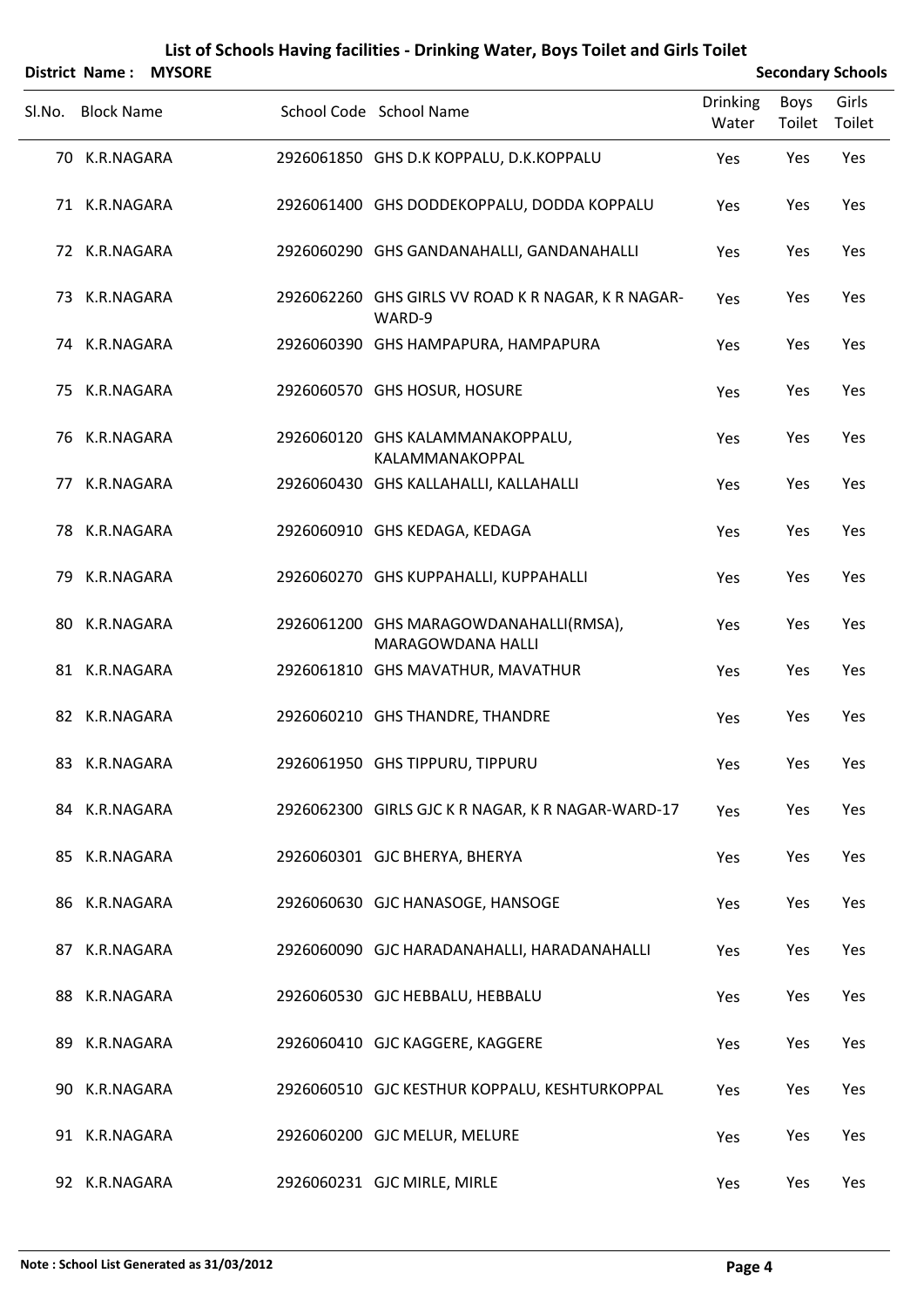|        | <b>District Name:</b> | <b>MYSORE</b> |                                                           | <b>Secondary Schools</b> |                       |                 |  |
|--------|-----------------------|---------------|-----------------------------------------------------------|--------------------------|-----------------------|-----------------|--|
| SI.No. | <b>Block Name</b>     |               | School Code School Name                                   | <b>Drinking</b><br>Water | <b>Boys</b><br>Toilet | Girls<br>Toilet |  |
|        | 93 K.R.NAGARA         |               | 2926062300 SKR GJC K R NAGAR, K R NAGAR-WARD-17           | Yes                      | Yes                   | Yes             |  |
|        | 94 MYSORE NORTH       |               | 2926070610 GHS GIRIAYABOVIPALYA(RMSA), WARD-57            | Yes                      | Yes                   | Yes             |  |
|        | 95 MYSORE NORTH       |               | 2926070630 GHS GOWSIYA NAGAR, WARD-59                     | Yes                      | Yes                   | Yes             |  |
|        | 96 MYSORE NORTH       |               | 2926070500 GHS KAILASHPURAM, WARD-46                      | Yes                      | Yes                   | Yes             |  |
| 97.    | <b>MYSORE NORTH</b>   |               | 2926070330 GHS KUMBARAKOPPAL, WARD-28                     | Yes                      | Yes                   | Yes             |  |
|        | 98 MYSORE NORTH       |               | 2926070391 GHS MEDAR BLOCK, WARD-34                       | Yes                      | Yes                   | Yes             |  |
| 99.    | <b>MYSORE NORTH</b>   |               | 2926070450 GHS N R MOHALLA, WARD-41                       | Yes                      | Yes                   | Yes             |  |
|        | 100 MYSORE NORTH      |               | 2926070480 GHS NIZAMIA ASHOKA ROAD, WARD-44               | Yes                      | Yes                   | Yes             |  |
|        | 101 MYSORE NORTH      |               | 2926070290 GHS VINAYAKA NAGAR, WARD-23                    | Yes                      | Yes                   | Yes             |  |
|        | 102 MYSORE NORTH      |               | 2926070390 GHS VONTIKOPPAL, WARD-34                       | Yes                      | Yes                   | Yes             |  |
|        | 103 MYSORE NORTH      |               | 2926070670 GJC PEOPLE'S PARK, WARD-64                     | Yes                      | Yes                   | Yes             |  |
|        | 104 MYSORE NORTH      |               | 2926070670 GJS BIFERTICATED MAHARAJA, WARD-64             | Yes                      | Yes                   | Yes             |  |
|        | 105 MYSORE NORTH      |               | 2926070551 GOVT HIGH RAJEDRANAGARA, WARD-51               | Yes                      | Yes                   | Yes             |  |
|        | 106 MYSORE NORTH      |               | 2926070511 RMSA UPGRADED SCHOOL<br>RAJENDRANAGAR, WARD-47 | Yes                      | Yes                   | Yes             |  |
|        | 107 MYSORE RURAL      |               | 2926081540 GHPS MARBALLI, MARBALLI                        | Yes                      | Yes                   | Yes             |  |
|        | 108 MYSORE RURAL      |               | 2926080280 GHPS D.M.G. HALLI, D.M.G.HALLI                 | Yes                      | Yes                   | Yes             |  |
|        | 109 MYSORE RURAL      |               | 2926080270 GHS BEERIHUNDI, BEERI HUNDI                    | Yes                      | Yes                   | Yes             |  |
|        | 110 MYSORE RURAL      |               | 2926080480 GHS BELAVADI, BELAVADI                         | Yes                      | Yes                   | Yes             |  |
|        | 111 MYSORE RURAL      |               | 2926080270 GHS BOGADI, BEERI HUNDI                        | Yes                      | Yes                   | Yes             |  |
|        | 112 MYSORE RURAL      |               | 2926081700 GHS D.SALUNDI, D.SALUNDI                       | Yes                      | Yes                   | Yes             |  |
|        | 113 MYSORE RURAL      |               | 2926081060 GHS DEVALAPURA, DEVALAPURA                     | Yes                      | Yes                   | Yes             |  |
|        | 114 MYSORE RURAL      |               | 2926081630 GHS DODDDAKANYA, DODDA KANYA                   | Yes                      | Yes                   | Yes             |  |
|        | 115 MYSORE RURAL      |               | 2926081720 GHS GOPALAPURA, GOPALA PURA                    | Yes                      | Yes                   | Yes             |  |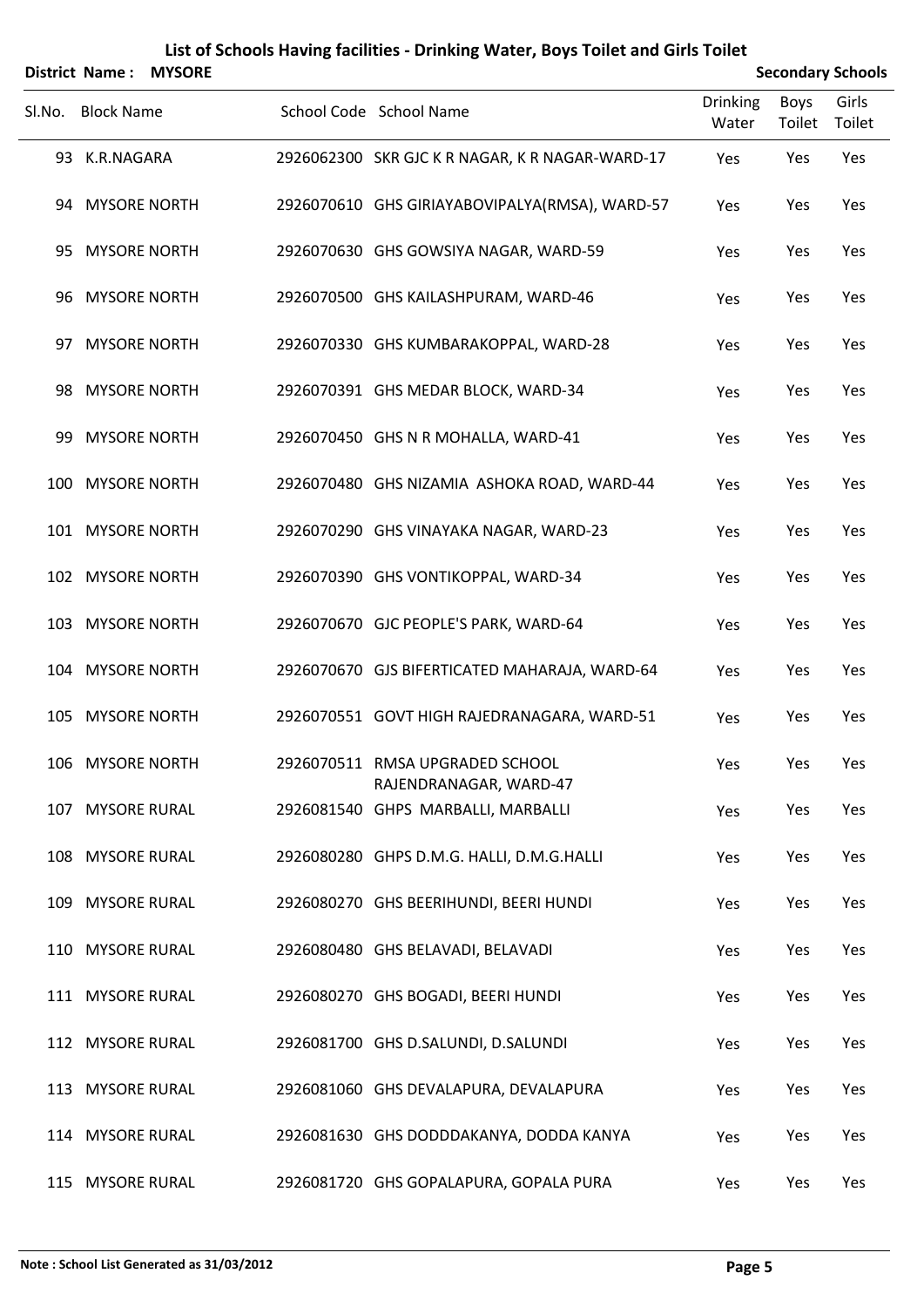|        |                   | District Name: MYSORE |                                                                    |                          |                       | <b>Secondary Schools</b> |
|--------|-------------------|-----------------------|--------------------------------------------------------------------|--------------------------|-----------------------|--------------------------|
| Sl.No. | <b>Block Name</b> |                       | School Code School Name                                            | <b>Drinking</b><br>Water | <b>Boys</b><br>Toilet | Girls<br>Toilet          |
|        | 116 MYSORE RURAL  |                       | 2926080190 GHS GUNGRALA CHATHRA, GUNGRALA<br><b>CHATHRA</b>        | Yes                      | Yes                   | Yes                      |
|        | 117 MYSORE RURAL  |                       | 2926080660 GHS HANCHYA, HANCHYA                                    | Yes                      | Yes                   | Yes                      |
|        | 118 MYSORE RURAL  |                       | 2926080920 GHS HAROHALLI(JAYAPURA), HARO HALLI                     | Yes                      | Yes                   | Yes                      |
|        | 119 MYSORE RURAL  |                       | 2926080920 GHS HAROHALLI, HARO HALLI                               | Yes                      | Yes                   | Yes                      |
|        | 120 MYSORE RURAL  |                       | 2926081890 GHS HINKAL HUNDI, HINKAL HUNDI                          | Yes                      | Yes                   | Yes                      |
|        | 121 MYSORE RURAL  |                       | 2926080810 GHS HOSAHUNDI, HOSA HUNDI                               | Yes                      | Yes                   | Yes                      |
|        | 122 MYSORE RURAL  |                       | 2926080460 GHS HUTTAGALLI HUTAGALLI, HUTTAGALLI                    | Yes                      | Yes                   | Yes                      |
|        | 123 MYSORE RURAL  |                       | 2926081600 GHS KADAKOLA, KADAKOLA                                  | Yes                      | Yes                   | Yes                      |
|        | 124 MYSORE RURAL  |                       | 2926080150 GHS KALLURA NAGANAHALLI, KALLURA<br><b>NAGANA HALLI</b> | Yes                      | Yes                   | Yes                      |
|        | 125 MYSORE RURAL  |                       | 2926080960 GHS KEELANAPURA, KEELANA PURA                           | Yes                      | Yes                   | Yes                      |
|        | 126 MYSORE RURAL  |                       | 2926080270 GHS KERAGALLI, BEERI HUNDI                              | Yes                      | Yes                   | Yes                      |
|        | 127 MYSORE RURAL  |                       | 2926080540 GHS M.G.KOPPALU, M.G.KOPPALU                            | Yes                      | Yes                   | Yes                      |
|        | 128 MYSORE RURAL  |                       | 2926080520 GHS METAGAHLLI, METAGALLI                               | Yes                      | Yes                   | Yes                      |
|        | 129 MYSORE RURAL  |                       | 2926082120 GHS NAGANAHALLI, NAGANAHALLI                            | Yes                      | Yes                   | Yes                      |
|        | 130 MYSORE RURAL  |                       | 2926082210 GHS PUTTEGOWDANAHUNDI,<br>PUTTEGOWDANA HUNDI            | Yes                      | Yes                   | Yes                      |
|        | 131 MYSORE RURAL  |                       | 2926081440 GHS S KALLAHALLI, S.KALLA HALLI                         | Yes                      | Yes                   | Yes                      |
|        | 132 MYSORE RURAL  |                       | 2926080600 GHS SIDDALINGAPURA, SIDDALINGAPURA                      | Yes                      | Yes                   | Yes                      |
|        | 133 MYSORE RURAL  |                       | 2926081070 GHS SOMESHWARAPURA, SOMESWARA<br><b>PURA</b>            | Yes                      | Yes                   | Yes                      |
|        | 134 MYSORE RURAL  |                       | 2926081510 GHS UDBUR, UDBUR                                        | Yes                      | Yes                   | Yes                      |
|        | 135 MYSORE RURAL  |                       | 2926080890 GHS VARAKODU, VARAKODU                                  | Yes                      | Yes                   | Yes                      |
|        | 136 MYSORE RURAL  |                       | 2926081160 GHS VARUNA, VARUNA                                      | Yes                      | Yes                   | Yes                      |
|        | 137 MYSORE RURAL  |                       | 2926080710 GHS YARAGANAHALLI, YARAGANA HALLI                       | Yes                      | Yes                   | Yes                      |
|        | 138 MYSORE RURAL  |                       | 2926080010 GHS YELWALA, YELWALA                                    | Yes                      | Yes                   | Yes                      |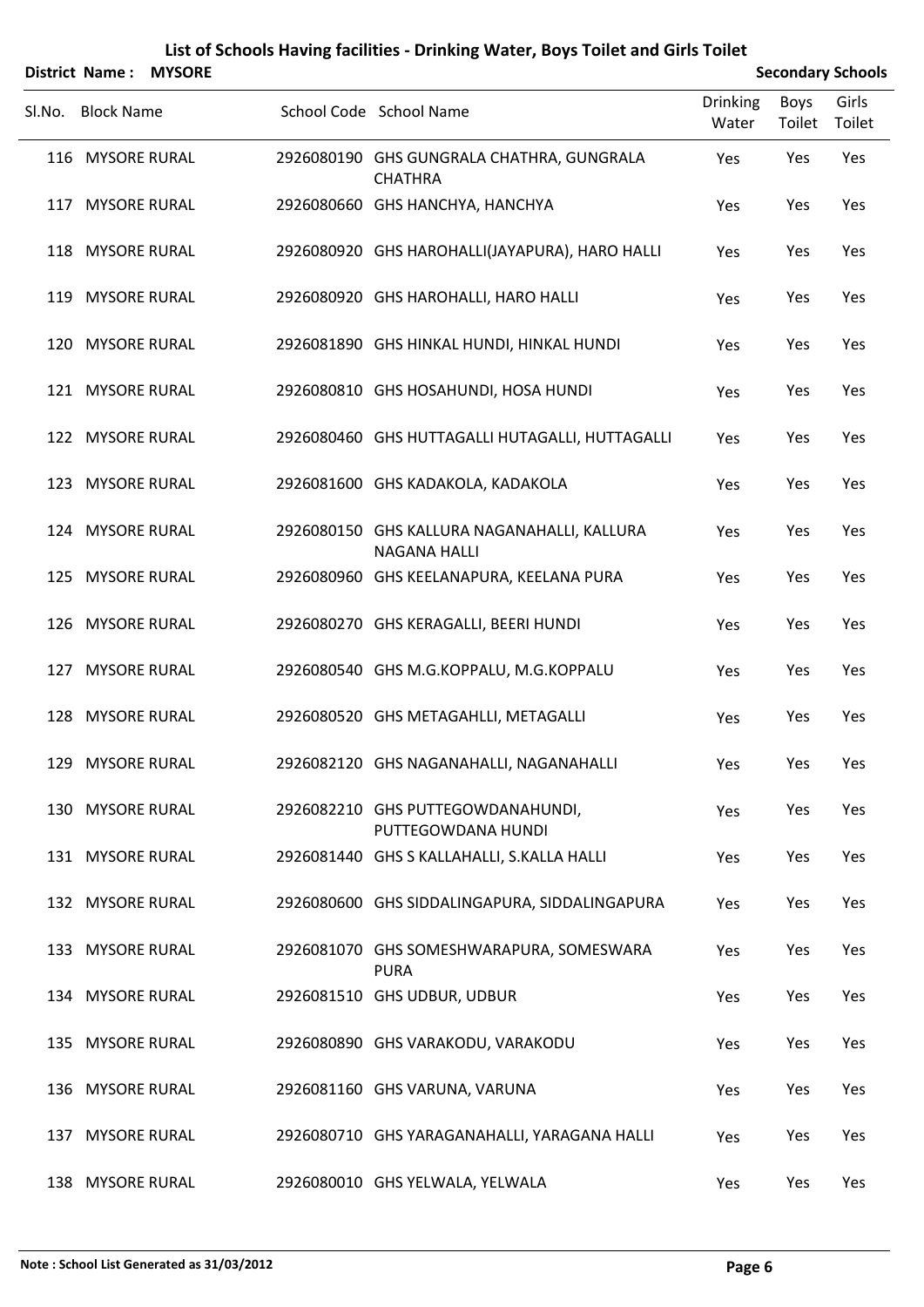|        |                   | District Name: MYSORE |                                                          |                          |                       | <b>Secondary Schools</b> |
|--------|-------------------|-----------------------|----------------------------------------------------------|--------------------------|-----------------------|--------------------------|
| SI.No. | <b>Block Name</b> |                       | School Code School Name                                  | <b>Drinking</b><br>Water | <b>Boys</b><br>Toilet | Girls<br>Toilet          |
|        | 139 MYSORE RURAL  |                       | 2926081000 GJC S.R. HUNDI, S.R.HUNDI                     | Yes                      | Yes                   | Yes                      |
|        | 140 MYSORE SOUTH  |                       | 2926120240 COMPOSITE JR COLLEGE KUVEMPUNAGAR,<br>WARD-18 | Yes                      | Yes                   | Yes                      |
|        | 141 MYSORE SOUTH  |                       | 2926120131 GHS 1ST CROSS ASHOKA PURAM, WARD-7            | Yes                      | Yes                   | Yes                      |
|        | 142 MYSORE SOUTH  |                       | 2926120260 GHS KUKKRAHALLI, WARD-20                      | Yes                      | Yes                   | Yes                      |
|        | 143 MYSORE SOUTH  |                       | 2926120090 GHS LAKSHMIPURAM, WARD-3                      | Yes                      | Yes                   | Yes                      |
|        | 144 MYSORE SOUTH  |                       | 2926120150 GHS RAILWAY WORKSHOP, WARD-9                  | Yes                      | Yes                   | Yes                      |
|        | 145 MYSORE SOUTH  |                       | 2926120301 GOVT MAHARANI'S HS(CJC), WARD-36              | Yes                      | Yes                   | Yes                      |
|        | 146 MYSORE SOUTH  |                       | 2926120110 GOVT SHARADHA VILAS HIGH SCHOOL,<br>WARD-5    | Yes                      | Yes                   | Yes                      |
|        | 147 MYSORE SOUTH  |                       | 2926120250 MAHARAJA HS, WARD-19                          | Yes                      | Yes                   | Yes                      |
|        | 148 NANJANAGUD    |                       | 2926090920 GHS HADINARU, HADENARU                        | Yes                      | Yes                   | Yes                      |
|        | 149 NANJANAGUD    |                       | 2926091640 GHS HORALAVADI, HORALA VADI                   | Yes                      | Yes                   | Yes                      |
|        | 150 NANJANAGUD    |                       | 2926090130 GHS HULLAHALLI, HULLAHALLI                    | Yes                      | Yes                   | Yes                      |
|        | 151 NANJANAGUD    |                       | 2926092560 GHS DASANURU, DASANURU                        | Yes                      | Yes                   | Yes                      |
|        | 152 NANJANAGUD    |                       | 2926090140 GHS HARADANAHALLI, HARADANA HALLI             | Yes                      | Yes                   | Yes                      |
|        | 153 NANJANAGUD    |                       | 2926091280 GHS HEDATHALE, HEDATHALE                      | Yes                      | Yes                   | Yes                      |
|        | 154 NANJANAGUD    |                       | 2926090730 GHS HEGGADAHALLI, HEGGADA HALLI               | Yes                      | Yes                   | Yes                      |
|        | 155 NANJANAGUD    |                       | 2926091420 GHS KALALE, KALALE                            | Yes                      | Yes                   | Yes                      |
|        | 156 NANJANAGUD    |                       | 2926090520 GHS KAPPASOGE, KAPPUSOGE                      | Yes                      | Yes                   | Yes                      |
|        | 157 NANJANAGUD    |                       | 2926091440 GHS KASUVINAHALLI, KASUVENA HALLI             | Yes                      | Yes                   | Yes                      |
|        | 158 NANJANAGUD    |                       | 2926091380 GHS KUDLAPURA, KUDLAPURA                      | Yes                      | Yes                   | Yes                      |
|        | 159 NANJANAGUD    |                       | 2926091730 GHS KUPPARAVALLI(RMSA), KUPPARAVALLI          | Yes                      | Yes                   | Yes                      |
|        | 160 NANJANAGUD    |                       | 2926090420 GHS MADUVINAHALLI, MADUVENAHALLI              | Yes                      | Yes                   | Yes                      |
|        | 161 NANJANAGUD    |                       | 2926091970 GHS MALLUPURA, MALLUPURA                      | Yes                      | Yes                   | Yes                      |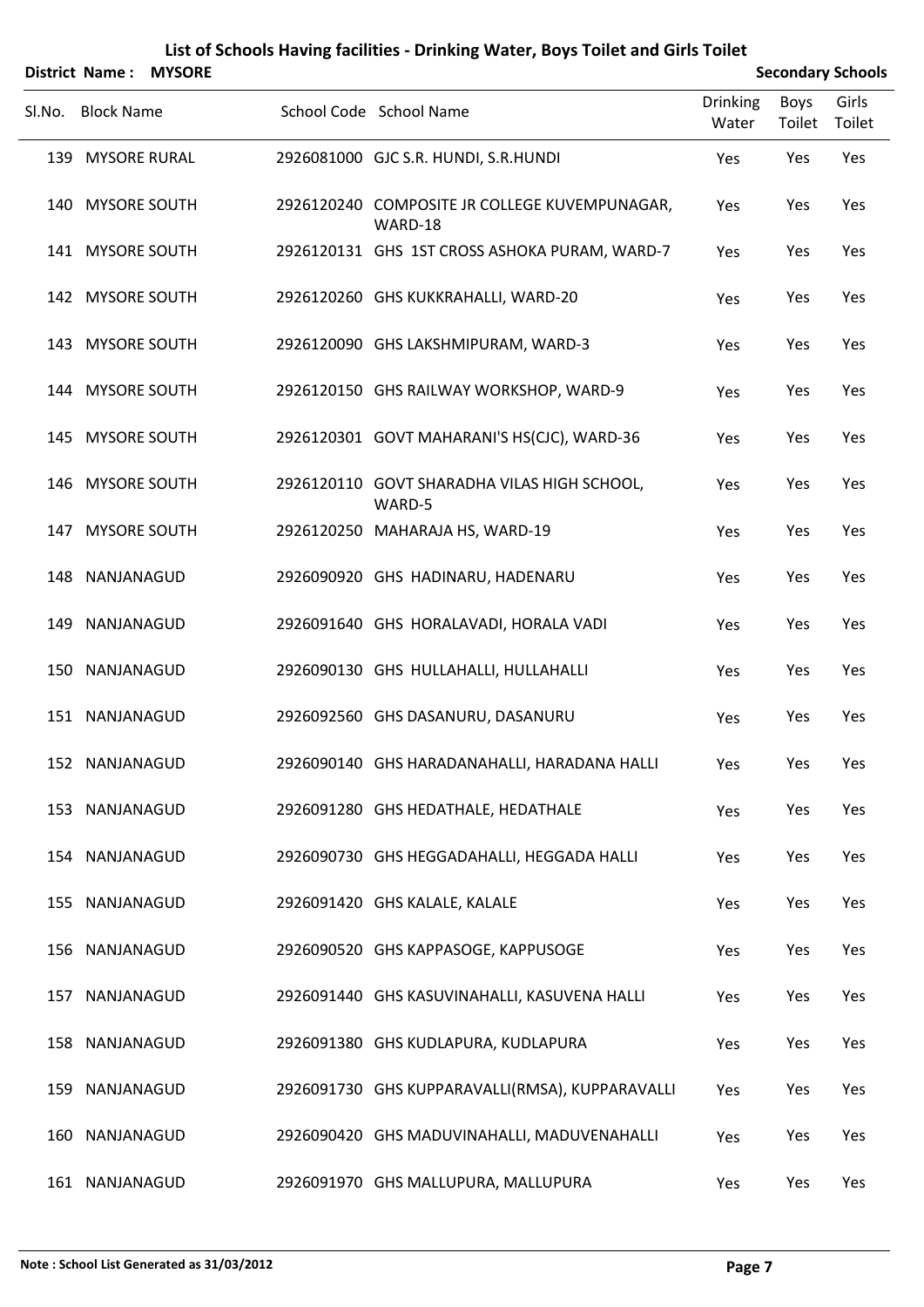|        | <b>District Name:</b> | <b>MYSORE</b> |                                                                 |                          |                       | <b>Secondary Schools</b> |
|--------|-----------------------|---------------|-----------------------------------------------------------------|--------------------------|-----------------------|--------------------------|
| SI.No. | <b>Block Name</b>     |               | School Code School Name                                         | <b>Drinking</b><br>Water | <b>Boys</b><br>Toilet | Girls<br>Toilet          |
|        | 162 NANJANAGUD        |               | 2926090800 GHS MARALURU, THANDAVAPURA                           | Yes                      | Yes                   | Yes                      |
|        | 163 NANJANAGUD        |               | 2926091550 GHS NAVILURU, NAVELUR                                | Yes                      | Yes                   | Yes                      |
|        | 164 NANJANAGUD        |               | 2926090800 GHS THANDAVAPURA, THANDAVAPURA                       | Yes                      | Yes                   | Yes                      |
|        | 165 NANJANAGUD        |               | 2926090270 GHS, HURA, HURA                                      | Yes                      | Yes                   | Yes                      |
|        | 166 NANJANAGUD        |               | 2926092870 GJC BOYS NANJANGUD TOWN,<br>NANJANAGUD WARD-22       | Yes                      | Yes                   | Yes                      |
|        | 167 NANJANAGUD        |               | 2926092170 GJC DEVANURU, DEVANUR                                | Yes                      | Yes                   | Yes                      |
|        | 168 NANJANAGUD        |               | 2926091120 GJC DODDAKAVALANDE, DODDA KAVALANDE                  | Yes                      | Yes                   | Yes                      |
|        | 169 NANJANAGUD        |               | 2926092940 GJC GIRLS RP ROAD, NANJANAGUD WARD-23                | Yes                      | Yes                   | Yes                      |
|        | 170 NANJANAGUD        |               | 2926090410 GJC HEDIYALA, HEDEYALA                               | Yes                      | Yes                   | Yes                      |
|        | 171 NANJANAGUD        |               | 2926091240 GJC HEMMARAGALA, HEMMARA GALA                        | Yes                      | Yes                   | Yes                      |
|        | 172 NANJANAGUD        |               | 2926092790 NAGAMMA GIRLS HS, NANJANAGUD WARD-<br>13             | Yes                      | Yes                   | Yes                      |
|        | 173 PERIYA PATNA      |               | 2926100560 DKV HS DODDAKAMARAVALLI, DODDA<br><b>KAMRA VALLI</b> | Yes                      | Yes                   | Yes                      |
|        | 174 PERIYA PATNA      |               | 2926101900 GHS BETTADA THUNGA, BETTADA THUNGA                   | Yes                      | Yes                   | Yes                      |
|        | 175 PERIYA PATNA      |               | 2926101480 GHS BHOVANA HALLI, BHOVANA HALLI                     | Yes                      | Yes                   | Yes                      |
|        | 176 PERIYA PATNA      |               | 2926100381 GHS BYALA KUPPE, BYLA KUPPE                          | Yes                      | Yes                   | Yes                      |
|        | 177 PERIYA PATNA      |               | 2926100470 GHS CHANNAKAL BENAGALU, CHANNAKAL                    | Yes                      | Yes                   | Yes                      |
|        | 178 PERIYA PATNA      |               | 2926100280 GHS CHIKKA NERALE, CHIKKA NERALE                     | Yes                      | Yes                   | Yes                      |
|        | 179 PERIYA PATNA      |               | 2926101220 GHS DODDABYALALU, DODDA BYALALU                      | Yes                      | Yes                   | Yes                      |
|        | 180 PERIYA PATNA      |               | 2926101690 GHS HANDITHAVALLI, HANDITHAVALLI                     | Yes                      | Yes                   | Yes                      |
|        | 181 PERIYA PATNA      |               | 2926100210 GHS HARANAHALLI, HARANA HALLI                        | Yes                      | Yes                   | Yes                      |
|        | 182 PERIYA PATNA      |               | 2926100630 GHS HUNASAVADI, HUNSAVADI                            | Yes                      | Yes                   | Yes                      |
|        | 183 PERIYA PATNA      |               | 2926101070 GHS KAMPALAPURA, KAMPALA PURA                        | Yes                      | Yes                   | Yes                      |
|        | 184 PERIYA PATNA      |               | 2926101150 GHS MAKODU, MAKODU                                   | Yes                      | Yes                   | Yes                      |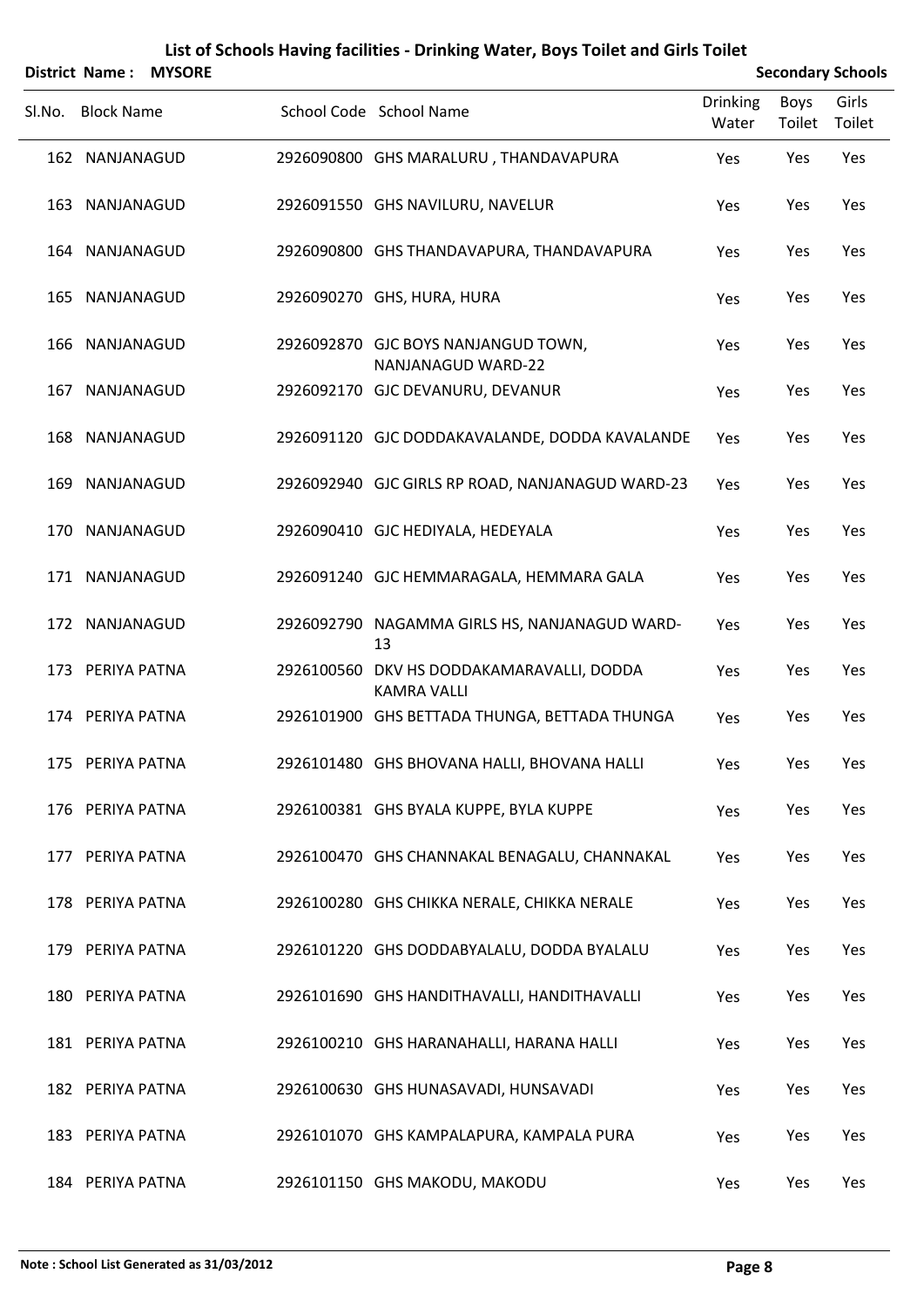|        | <b>District Name:</b> | <b>MYSORE</b> |                                                                      |                   |                | <b>Secondary Schools</b> |
|--------|-----------------------|---------------|----------------------------------------------------------------------|-------------------|----------------|--------------------------|
| Sl.No. | <b>Block Name</b>     |               | School Code School Name                                              | Drinking<br>Water | Boys<br>Toilet | Girls<br>Toilet          |
|        | 185 PERIYA PATNA      |               | 2926100740 GHS MUTHURU, MUTHURU                                      | Yes               | Yes            | Yes                      |
|        | 186 PERIYA PATNA      |               | 2926100980 GHS PANCHAVALLI, PANCHAVALLI                              | Yes               | Yes            | Yes                      |
|        | 187 PERIYA PATNA      |               | 2926102591 GJC (BOYS) PERIYAPATNA, PEIYAPATNA<br>WARD-1              | Yes               | Yes            | Yes                      |
|        | 188 PERIYA PATNA      |               | 2926102590 GJC (GIRLS) PERIYAPATNA, PEIYAPATNA<br>WARD-1             | Yes               | Yes            | Yes                      |
|        | 189 PERIYA PATNA      |               | 2926101561 GJC BETTADPURA, BETTADA PURA                              | Yes               | Yes            | Yes                      |
|        | 190 PERIYA PATNA      |               | 2926101780 GJC HALAGANAHALLI, HALAGANA HALLI                         | Yes               | Yes            | Yes                      |
|        | 191 PERIYA PATNA      |               | 2926101830 GJC KANAGALU, KANAGALU                                    | Yes               | Yes            | Yes                      |
|        | 192 PERIYA PATNA      |               | 2926100100 GJC KITHURU, KITHUR                                       | Yes               | Yes            | Yes                      |
|        | 193 PERIYA PATNA      |               | 2926101610 GJC RAVANDURU, RAVANDUR                                   | Yes               | Yes            | Yes                      |
|        | 194 PERIYA PATNA      |               | 2926100010 GOVT HIGH SCHOOL ATTIGODU(RMSA),<br>ATTEGUDU              | Yes               | Yes            | Yes                      |
|        | 195 PERIYA PATNA      |               | 2926101300 RMSA UPGRADED SCHOOL<br>HITNEHEBBAGILU, HETTNA HEBBAGELU  | Yes               | Yes            | Yes                      |
|        | 196 T.N.PURA          |               | 2926110140 GGHS T.N.PURA, BYRAPURA                                   | Yes               | Yes            | Yes                      |
|        | 197 T.N.PURA          |               | 2926111960 GHS ATTAHALLI, ATTAHALLI                                  | Yes               | Yes            | Yes                      |
|        | 198 T.N.PURA          |               | 2926111050 GHS BANNAHALLI HUNDI, BANNAHALLI<br><b>HUNDI</b>          | Yes               | Yes            | Yes                      |
|        | 199 T.N.PURA          |               | 2926111110 GHS BEREGERE HUNDI, BEREGERE HUNDI                        | Yes               | Yes            | Yes                      |
|        | 200 T.N.PURA          |               | 2926110280 GHS CHEDARA HALLI, CHEDARA HALLI                          | Yes               | Yes            | Yes                      |
|        | 201 T.N.PURA          |               | 2926110020 GHS DODDA MULAGUD, DODDA MULAGUD                          | Yes               | Yes            | Yes                      |
|        | 202 T.N.PURA          |               | 2926110730 GHS HALE KEMPAIAHNA HUNDI, HALE<br><b>KEMPAIAHNA HUND</b> | Yes               | Yes            | Yes                      |
|        | 203 T.N.PURA          |               | 2926110460 GHS HEGGUR, HEGGUR                                        | Yes               | Yes            | Yes                      |
|        | 204 T.N.PURA          |               | 2926110820 GHS KETHUPURA, KETHUPURA                                  | Yes               | Yes            | Yes                      |
|        | 205 T.N.PURA          |               | 2926110780 GHS KODAGALLI, KODAGALLI                                  | Yes               | Yes            | Yes                      |
|        | 206 T.N.PURA          |               | 2926111320 GHS MADAPURA, MADAPURA                                    | Yes               | Yes            | Yes                      |
|        | 207 T.N.PURA          |               | 2926110390 GHS MAVENA HALLI, MAVENA HALLI                            | Yes               | Yes            | Yes                      |